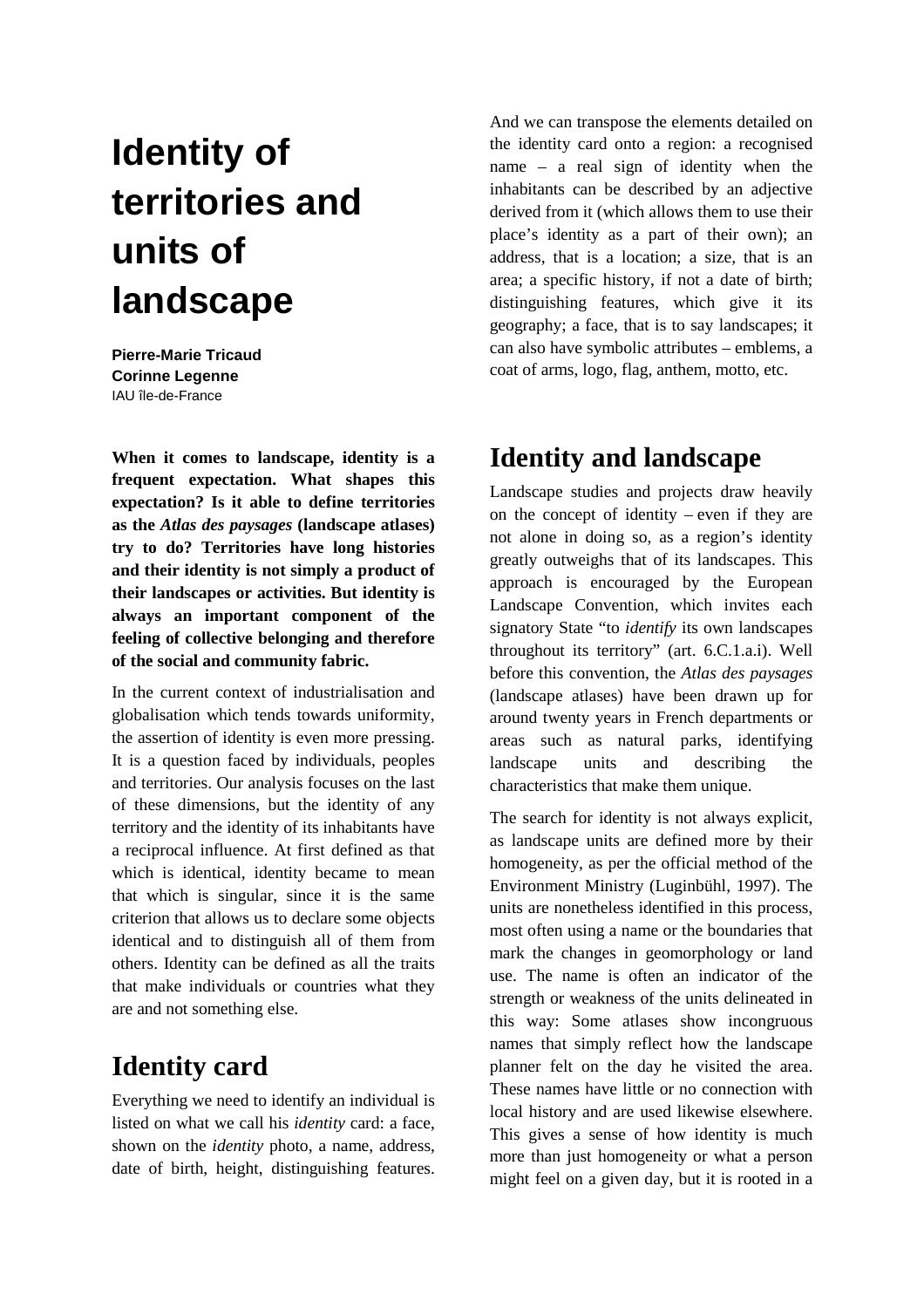long history and shared relationship with the local people.

# **Identifiable territories**

Landscape units are not only defined by purely visual criteria. The perception of landscapes is also linked to their use: those that are frequented on a daily basis are more strongly felt as belonging to a single unit rather than those that are not. A "population basin" (an area where most of the people spend most of their lives, such as a town and its satellite villages) therefore acts as an important criterion in identifying units, even if there are no visible limits or differences in the landscape. The best examples are where the "population basin" can be superimposed over a unit of relief or land use, or even both. The ideal case is where there are view points from where the whole unit can be viewed in one glance<sup>1</sup>: this occurs in places such as Mantes, Meaux, Melun and Montereau, which are both geographical and population units.

However, no one method of delineating landscape units can take precedence over another: the perfect delineation does not exist. Landscape units are rather a knowledge tool, to be utilised by projects that are likely to have a direct impact on them. For this reason, even if a *Schéma de cohérence territoriale* (or *Scot*, French regional strategic plan) is operative only within its boundaries, it should also take into account what is beyond them, across the entire area of all the landscape units affected. A readily identifiable landscape unit such as the *plaine de Versailles* (Versailles Plain), is

 $\overline{a}$ 

more difficult to manage when it is shared between several municipality associations<sup>2)</sup>

Territories that stand the test of time should be built around a strong identity, whether landscape is a strong marker of this identity or one marker among others. The so-called *territoires de projet* (project territories) only apply for the duration of the relevant project, much shorter than the life of institutional divisions (as of today, 220 years for the French departments, 150 years for Paris within its current boundaries). If inter-municipal bodies (in France, *communautés urbaines*, *communautés d'aglomérations* and *communautés de communes*) are to stay for that long, they should as well have an identity. In regions other than Île-de-France, intermunicipal bodies have been naturally established around the immediately identifiable entities that are the urban areas around the main cities. In the same way, in rural areas, inter-municipal bodies have been drawn upon cantons, which are not only electoral constituencies, but reflect an ancient structure of village satellites of a market-town.

In Île-de-France, as the inter-municipal bodies that first arose were too small (sometimes just two municipalities!), there has been a shift towards much larger groupings, which are often not focused around a central town. Even in places where there is a centre, the name doesn't always make reference to it (*Plaine Commune* rather than Saint-Denis or *Grand Parc* instead of Versailles). Other names are just as lacking in originality: *Deux Fleuves*  (Two Rivers), *Étangs* (Lakes), *Boucle de Seine* (Seine Loop), etc. Because the name encapsulates the identity, an unoriginal name reflects a weak identity (as for a grouping of unrelated entities) or an unaccepted identity (as for a refusal to recognise a centre's predominance).

 $\overline{a}$ 

**<sup>1</sup>** See the article by Jean-Christophe Bailly, "La ville entière" (The whole town), in the eponymous issue of *Cahiers de l'École de Blois* (Journal of Blois Landscape School), March 2010, pp. 6-9.

<sup>&</sup>lt;sup>2</sup> See the article by Marie de Naurois, "La plaine de Versailles «entre projet et réalité»", *Les Cahiers de l'IAU*, no. 159, 2011, pp. 52-53.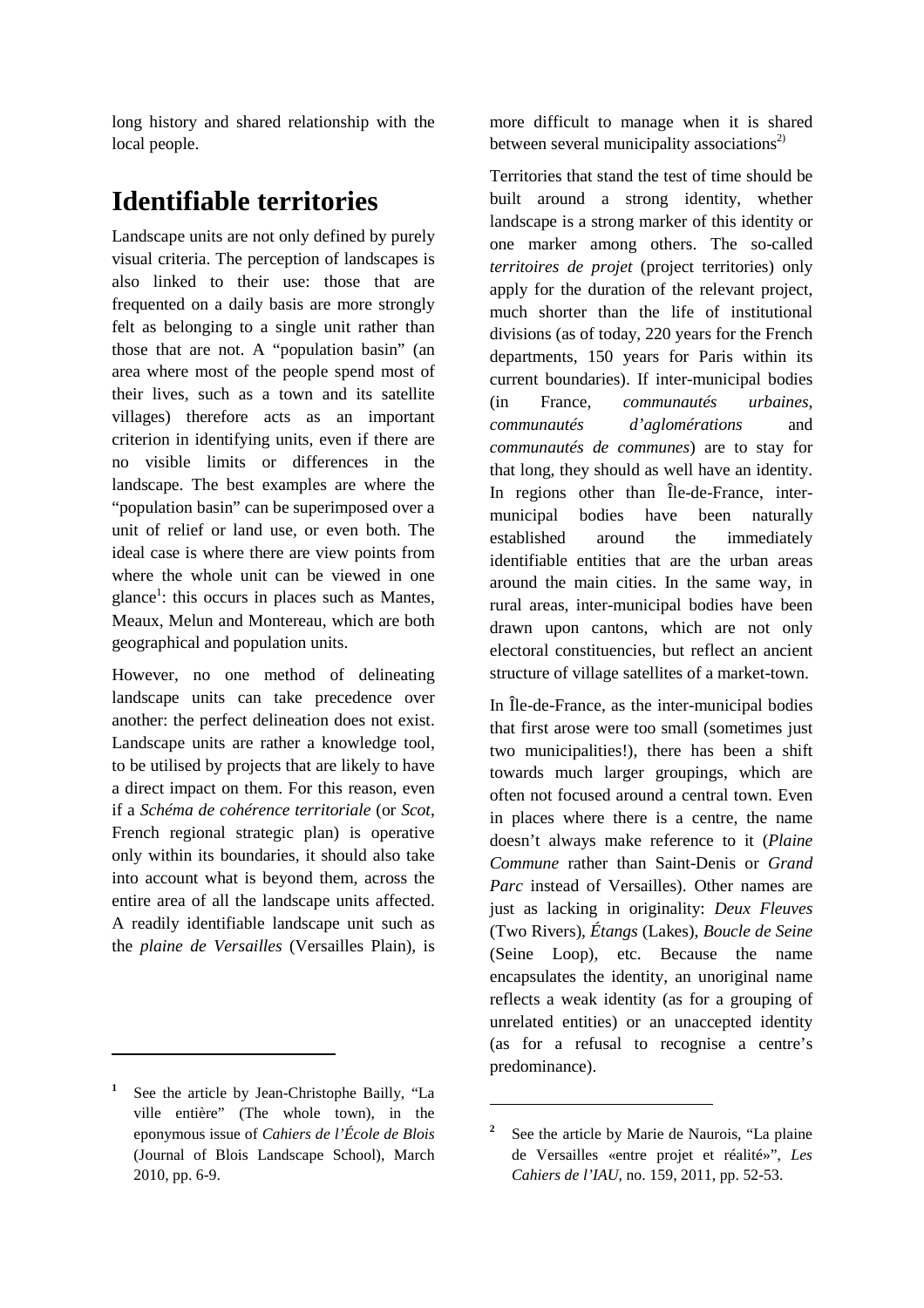Furthermore, local communities that reflect clearly identified entities are a major issue for local democracy. The turnout at canton elections is always higher in rural areas as the canton is centred around its principal markettown, whereas in urban areas, the canton is a mere constituency. Can the inhabitants build an identity for these new groupings that can inspire a sense of belonging?

The issue of regional identity can be felt as passionately as that of peoples or individuals. Knowing how many wars and conflicts can be attributed to identity<sup>3</sup>, some are wary of defining identified territories and prefer "project territories" that are more consensual because of their greater flexibility. Violence, however, has always come from the idea of land as property. However, if we chose to consider that it is the inhabitants who belong to the region, strengthening its identity could help newcomers integrate better without having to relinquish that which makes up their own identity.

 $\overline{a}$ 

### **Landscape units in Île-de-France**

The Île-de-France database of landscape units is part of ongoing work to identify and describe landscapes (just like the departmental landscape atlases), encouraged by the European convention.

There is no ideal subdivision that would match with a large landscape unit. The "departments" are arbitrary subdivisions of French territory and their origins have little to do with landscapes; the French "regions" are similarly lacking identity, being collections of departments rather than geographical or historical entities: the Paris basin is much larger than the current Île-de-France region, and the former Île-de-France province extended further north and not as far to the east). The region has the advantage of being a larger area than the department, hence with fewer units overlapping its boundaries. In addition, the database is not simply a compilation of departmental landscape atlases – this compilation being a State's ongoing project<sup>4</sup>, not only in Îlede-France, but also across the entire country.

Initiated during the drawing up of the regional strategic plan<sup>5</sup>, the database of landscape units benefited from input from the Departments, Regional Nature Parks, the CAUEs (architecture, planning and environment advisory bodies) and State and Regional offices. This collaborative work the various subdivisions (there is no one ideal method), in order to converge them or to agree on why different subdivisions would be kept. The database represents one layer of the regional geographical information system. There is a guide available that describes how it was created and offers the content in maps sorted by the various attributes of the units (see Tricaud, Legenne et al. in the bibliography below).

 $\overline{a}$ 

**<sup>3</sup>** See Lothar Baier, "Irritante identité" (The trouble with identity), *Études*, October 1994, pp. 313-317.

<sup>4</sup> See the article by Jean-Luc Cabrit, "L'État et la préservation du paysage francilien"; *Les Cahiers de l'IAU*, no. 159, 2011, pp. 30-32.

<sup>5</sup> See *Carte des entités fonctionnelles et paysagères* (Map of landscape and functional entities), pp. 118-119 in the Sdrif (Île-de-France strategic plan) adopted in 2008.